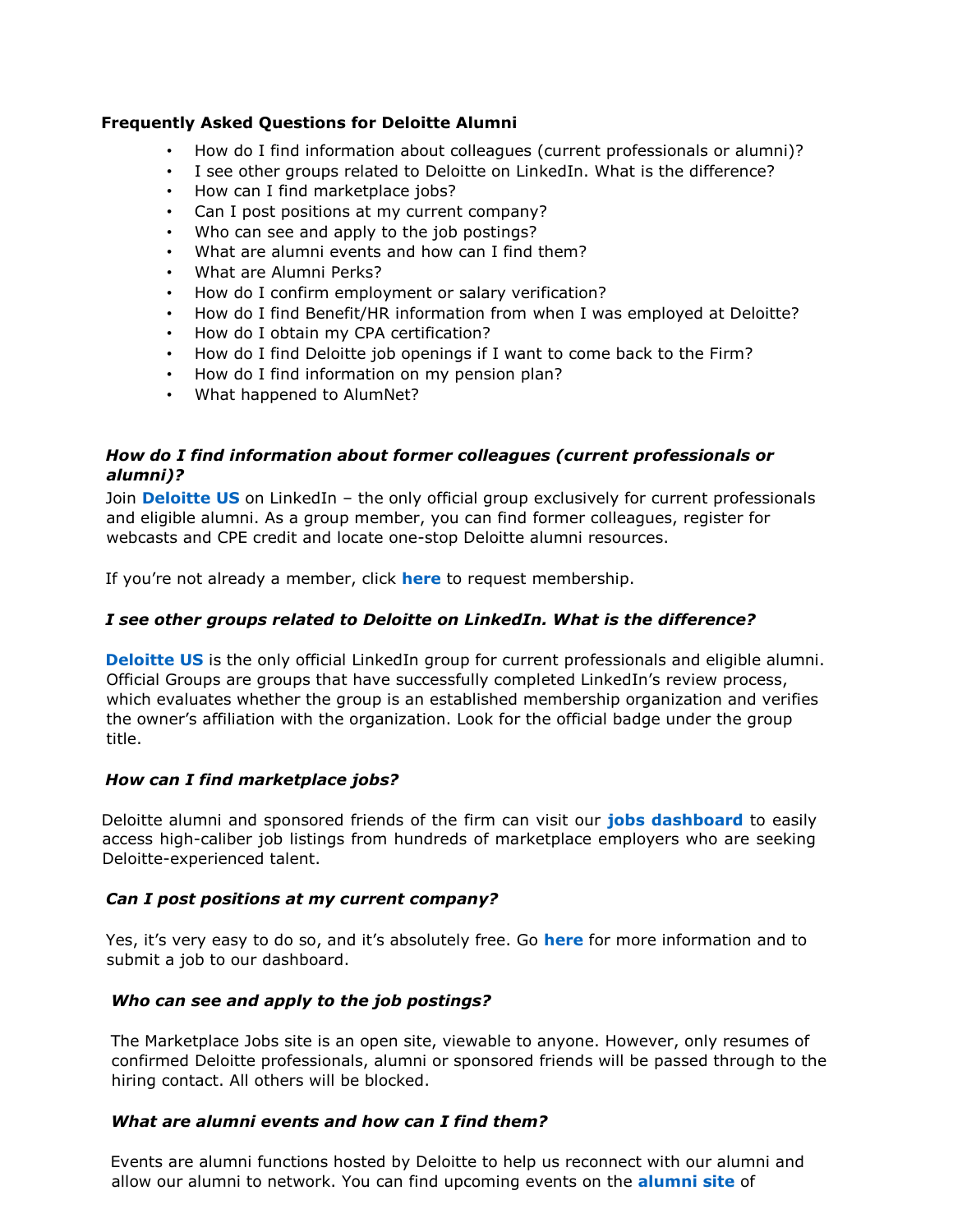Deloitte.com. If you're interested in attending an event, please contact the Alumni Relations leader in your **[marketplace.](http://www.deloitte.com/view/en_US/us/Alumni/alumni-relations-contacts/index.htm)**

To ensure you receive invitations to alumni events, be sure your **contact information** is up to date. Also note that event invitations are sent from 'US National Alumni Relations' with the email address alumni2@deloitte.com. In order to receive our communications, please make sure to add us to your Safe Senders List. This will ensure our alumni event invitations arrive in your inbox instead of being blocked by your spam filter or directed to a junk folder.

### *What are Alumni Perks?*

Alumni perks are discounts given to Deloitte Alumni and current employees. Through the **[Deloitte Alumni Perks](https://deloittealumni.corporateperks.com/login)** site, alums have the opportunity to save on everything from groceries, apparel, and movie tickets, to electronics, vacations, and personal care items from over 32,000 vendors.

#### *How do I confirm employment or salary verification?*

As a former employee, you will need to sign-up with Empinfo to print employment verification letters and allow verifiers to verify your employment history. To sign up follow these simple steps:

- Sign up with Empinfo at [www.empinfo.com](http://www.empinfo.com/) (see below instructions)
- Call toll-free at 888-800-8190

To sign up online:

- [www.empinfo.com](http://www.empinfo.com/)
- Click on "Signup"
- Choose "As employee"
- $\bullet$  Employee Registration Step 1
	- o Enter Employer/Company Name
	- o Select "no" for "Are you currently employed here?"
	- o Enter SSN
	- o Enter Date of Birth
	- o Enter a valid Personal Email address (and confirm email address)
	- o Click Submit
- From here you can set up Authorization codes (see below), review your employment records, and print employment letters.

#### **Authorization Codes**

What is an Authorization Code? Every authorization code is a six (6) digit numeric code. It is a key that you generate to give access to your income information to whoever uses this code. Each code you generate can only be used once and will expire in 90 days if it goes unused.

When you generate and provide an authorization code to a verifier, you are legally authorizing EmpInfo to release your income information to the bank, lender, landlord or other individual using your authorization code.

## *How do I find Benefit/HR information from when I was employed at Deloitte?*